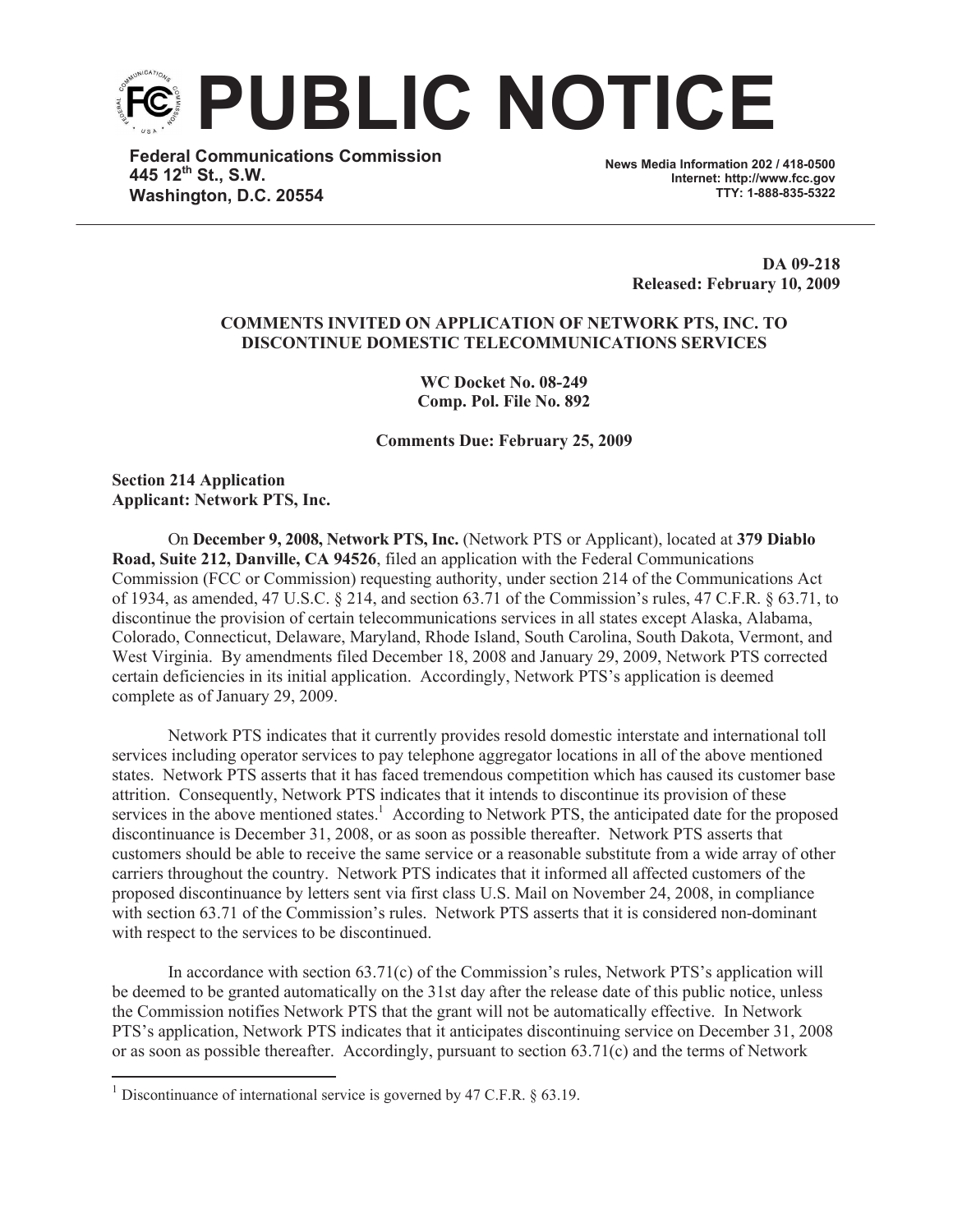PTS 's application, absent further Commission action, Network PTS may terminate its domestic long distance telephone service in the above mentioned states on or after **March 13, 2009**. <sup>2</sup> The Commission normally will authorize proposed discontinuances of service unless it is shown that customers or other end users would be unable to receive service or a reasonable substitute from another carrier, or that the public convenience and necessity would be otherwise adversely affected.

This proceeding is considered a "permit but disclose" proceeding for purposes of the Commission's ex parte rules, 47 C.F.R. §§ 1.1200-1.1216. Comments objecting to this application must be filed with the Commission on or before **February 25, 2009**. Such comments should refer to **WC Docket No. 08-249 and Comp. Pol. File No. 892**. Comments should include specific information about the impact of this proposed discontinuance on the commenter, including any inability to acquire reasonable substitute service. Comments may be filed using the Commission's Electronic Comment Filing System (ECFS) or by filing paper copies. *See Electronic Filing of Documents in Rulemaking Proceedings*, 63 FR 24121 (1998). Comments filed through the ECFS can be sent as an electronic file via the Internet to http://www.fcc.gov/cgb/ecfs/. Filers should follow the instructions provided on the Web site for submitting comments. Generally, only one copy of an electronic submission must be filed. In completing the transmittal screen, filers should include their full name, U.S. Postal Service mailing address, and the applicable docket or rulemaking number. Parties may also submit an electronic comment by Internet e-mail. To get filing instructions for e-mail comments, filers should send an e-mail to ecfs@fcc.gov, and include the following words in the body of the message, "get form." A sample form and directions will be sent in response.

Parties who choose to file by paper must send an original and four copies of the comments to the Office of the Secretary, Federal Communications Commission, 445 12th Street, S.W., Room TW-A325, Washington, D.C. 20554. Filings can be sent by hand or messenger delivery, by commercial overnight courier, or by first-class or overnight U.S. Postal Service mail. All filings must be addressed to the Commission's Secretary, Office of the Secretary, Federal Communications Commission. The Commission's contractor will receive hand-delivered or messenger-delivered paper filings for the Commission's Secretary at 236 Massachusetts Avenue, N.E., Suite 110, Washington, D.C. 20002. The filing hours at this location are 8:00 a.m. to 7:00 p.m. All hand deliveries must be held together with rubber bands or fasteners. Any envelopes must be disposed of before entering the building. Commercial overnight mail (other than U.S. Postal Service Express Mail and Priority Mail) must be sent to 9300 East Hampton Drive, Capitol Heights, MD 20743. U.S. Postal Service first-class mail, Express, and Priority mail should be addressed to 445 12th Street, S.W., Washington, D.C. 20554.

Two copies of the comments should also be sent to the Competition Policy Division, Wireline Competition Bureau, Federal Communications Commission, 445 12th Street, S.W., Room 5-C140, Washington, D.C. 20554, Attention: Carmell Weathers. In addition, comments should be served upon the Applicant. Commenters are also requested to fax their comments to the FCC at (202) 418-1413, Attention: Carmell Weathers.

The application will be available for public inspection and copying during regular business hours at the FCC Reference Center, Portals II, 445 12th Street, S.W., Room CY-A257, Washington, D.C. 20554, (202) 418-0270. A copy of the application may also be purchased from the Commission's duplicating contractor, Best Copy and Printing, Inc., 445 12th Street, S.W., Room CY-B402, Washington, D.C. 20554, telephone (202) 488-5300, facsimile (202) 488-5563, or via e-mail at

<sup>&</sup>lt;sup>2</sup> Any action on this domestic 214 discontinuance application is without prejudice to any potential enforcement action related to unauthorized discontinuance or any other violation of the Act or the Commission's rules.